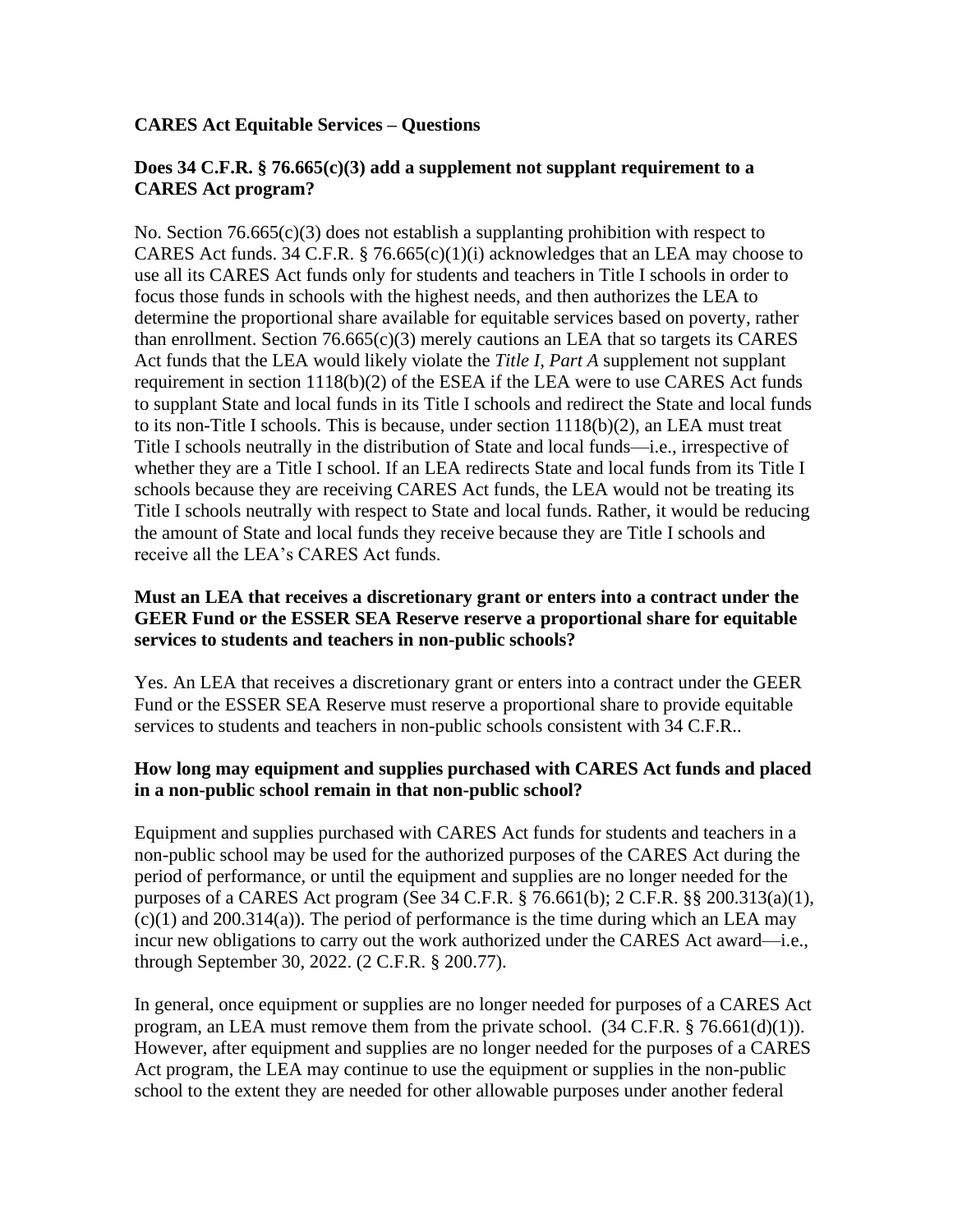education program, such as the ESEA or the Individuals with Disabilities Education Act (IDEA). The LEA retains title to, and must maintain administrative control over, the equipment and supplies.

## **May an LEA use CARES Act funds to reimburse a non-public school for allowable COVID-19 related expenses that the school incurred on or after March 13, 2020 but prior to the onset of equitable services by the LEA?**

Under section 18005(b) of the CARES Act and 34 C.F.R. § 76.665(f), an LEA must control funds for services and assistance provided to non-public school students and teachers under a CARES Act program and keep title to materials, equipment, and property purchased with such funds, and the LEA must administer such funds, materials, equipment, and property. Thus, an LEA may only reimburse a non-public school for necessary expenditures the non-public school incurred in response to COVID-19 under limited circumstances where it can do so while also meeting these requirements. In doing so, the LEA must ensure those activities, materials, or equipment are allowable under the CARES Act and are secular, neutral, and non-ideological.

For example, an LEA may use CARES Act funds to reimburse a non-public school for costs related to cleaning and sanitizing a school facility that occurred on or after March 13, 2020, in response to the COVID-19 pandemic, but before the LEA and non-pubic school officials engaged in timely and meaningful consultation. To maintain control over the CARES Act funds, the LEA must ensure that the non-public school's expenditures represent allowable expenses, that the non-public school has sufficient documentation supporting such expenditures, and that the school actually received the services or assistance related to those expenditures.

Similarly, for example, if a non-public school purchased laptops for students and teachers to facilitate online learning, and if the non-public school officials and LEA both agree, the LEA may use CARES Act funds to purchase those laptops from the non-public school, thereby also obtaining title for the laptops from the non-public school. Provided these conditions are met, the LEA may continue to allow the laptops to be used by non-public school students and teachers.

In each case, such educational services or other benefits, including materials and equipment, must be secular, neutral, and nonideological. For example, under the conditions outlined above, it would be permissible for an LEA to reimburse a private school for devices used to establish a wireless hotspot for remote learning, but not for software designed to provide religious instruction.

# **May an LEA use CARES Act funds to facilitate remote learning for students and teachers in a non-public school?**

Facilitating remote learning, such as purchasing laptops, increasing bandwidth, providing improved cyber security or purchasing virtual classroom platform licenses, as a result of COVID-19 for students in a non-public school may be an allowable expense under the CARES Act, provided that certain conditions are met. If increased bandwidth or improved cyber security requires the purchase of materials or equipment, such as IT equipment or